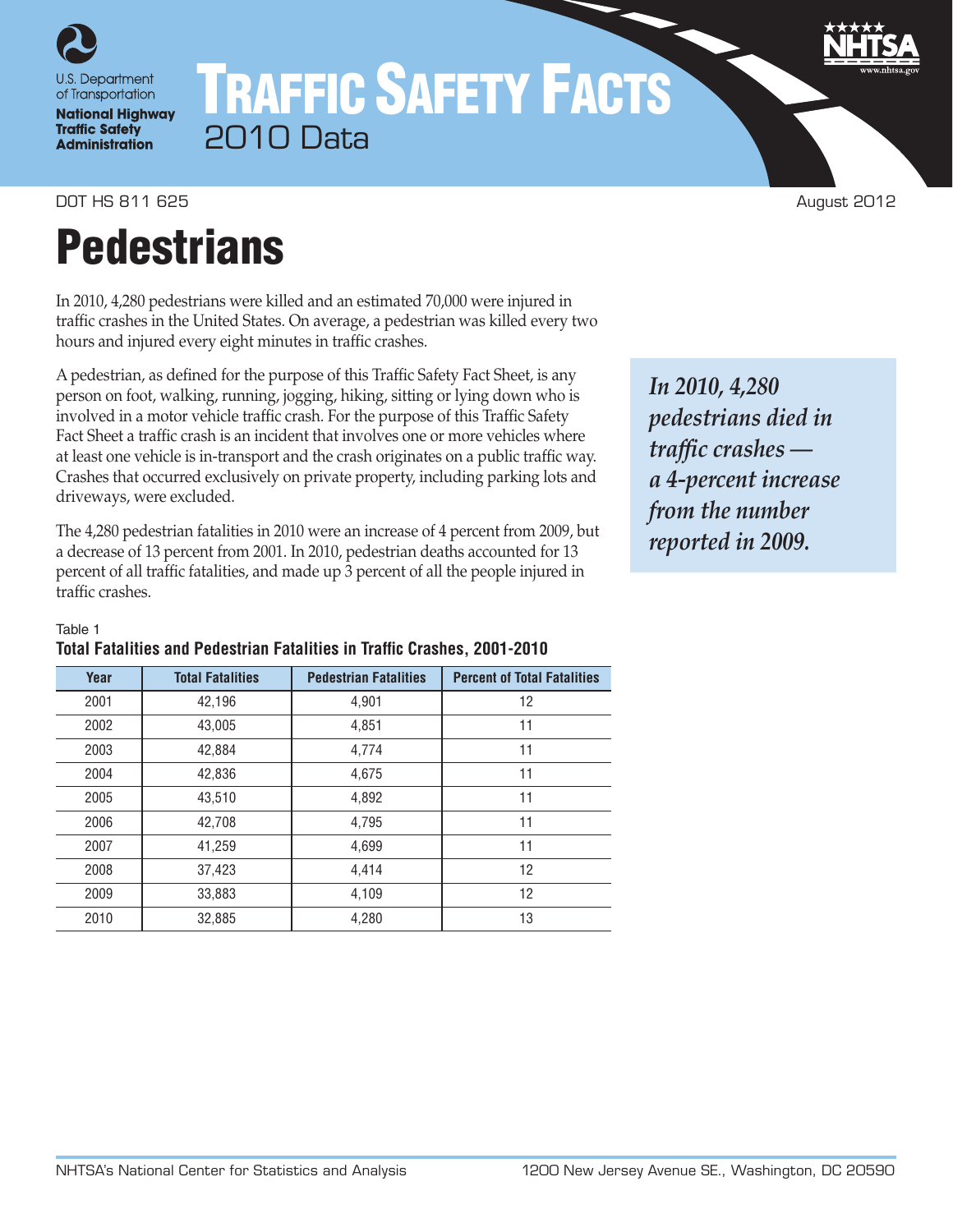Almost three-fourths (73%) of pedestrian fatalities occurred in an urban setting versus a rural setting. Nearly four-fifths (79%) of pedestrian fatalities occurred at non-intersections versus at intersections. Eighty-eight percent of pedestrian fatalities occurred during normal weather conditions (clear/cloudy), compared to rain, snow and foggy conditions. A majority of the pedestrian fatalities, 68 percent, occurred during the nighttime. Between 2009 and 2010 all these percentages stayed relatively level.

#### Table 2

*In 2010, pedestrian deaths accounted for 13 percent of all traffic fatalities in motor vehicle traffic crashes. Since 2001, the number of pedestrian fatalities has decreased by 13 percent.*

## **Percentage of Pedestrian Fatalities in Relation to Land Use, Non-Motorist Location, Weather and Time of Day**

|                           | <b>Percentage of Pedestrians Killed</b> |       |  |  |  |  |
|---------------------------|-----------------------------------------|-------|--|--|--|--|
| <b>Pedestrians Killed</b> | 2009                                    | 2010  |  |  |  |  |
|                           | <b>Land Use</b>                         |       |  |  |  |  |
| Rural                     | 28%                                     | 27%   |  |  |  |  |
| Urban                     | 72%                                     | 73%   |  |  |  |  |
|                           | <b>Non-Motorist Location</b>            |       |  |  |  |  |
| Intersection              | 25%                                     | 21%   |  |  |  |  |
| Non-Intersection          | 75%                                     | 79%   |  |  |  |  |
|                           | <b>Weather</b>                          |       |  |  |  |  |
| Clear/Cloudy              | 89%                                     | 88%   |  |  |  |  |
| Rain                      | 9%                                      | 9%    |  |  |  |  |
| Snow                      | 1%                                      | $1\%$ |  |  |  |  |
| Fog                       | $1\%$                                   | $1\%$ |  |  |  |  |
|                           | <b>Time of Day</b>                      |       |  |  |  |  |
| Daytime                   | 31%                                     | 32%   |  |  |  |  |
| Nighttime                 | 69%                                     | 68%   |  |  |  |  |

## **Age**

Older pedestrians (age 65+) accounted for 19 percent (826) of all pedestrian fatalities and an estimated 11 percent (8,000) of all pedestrians injured in 2010.

In 2010, the fatality rate for older pedestrians (age 65+) was 2.04 per 100,000 population – higher than the rate for all the other ages.

In 2010, almost one-fifth (19%) of all children between the ages of 5 and 9 who were killed in traffic crashes were pedestrians. Children age 15 and younger accounted for 7 percent of the pedestrian fatalities in 2010 and 23 percent of all pedestrians injured in traffic crashes.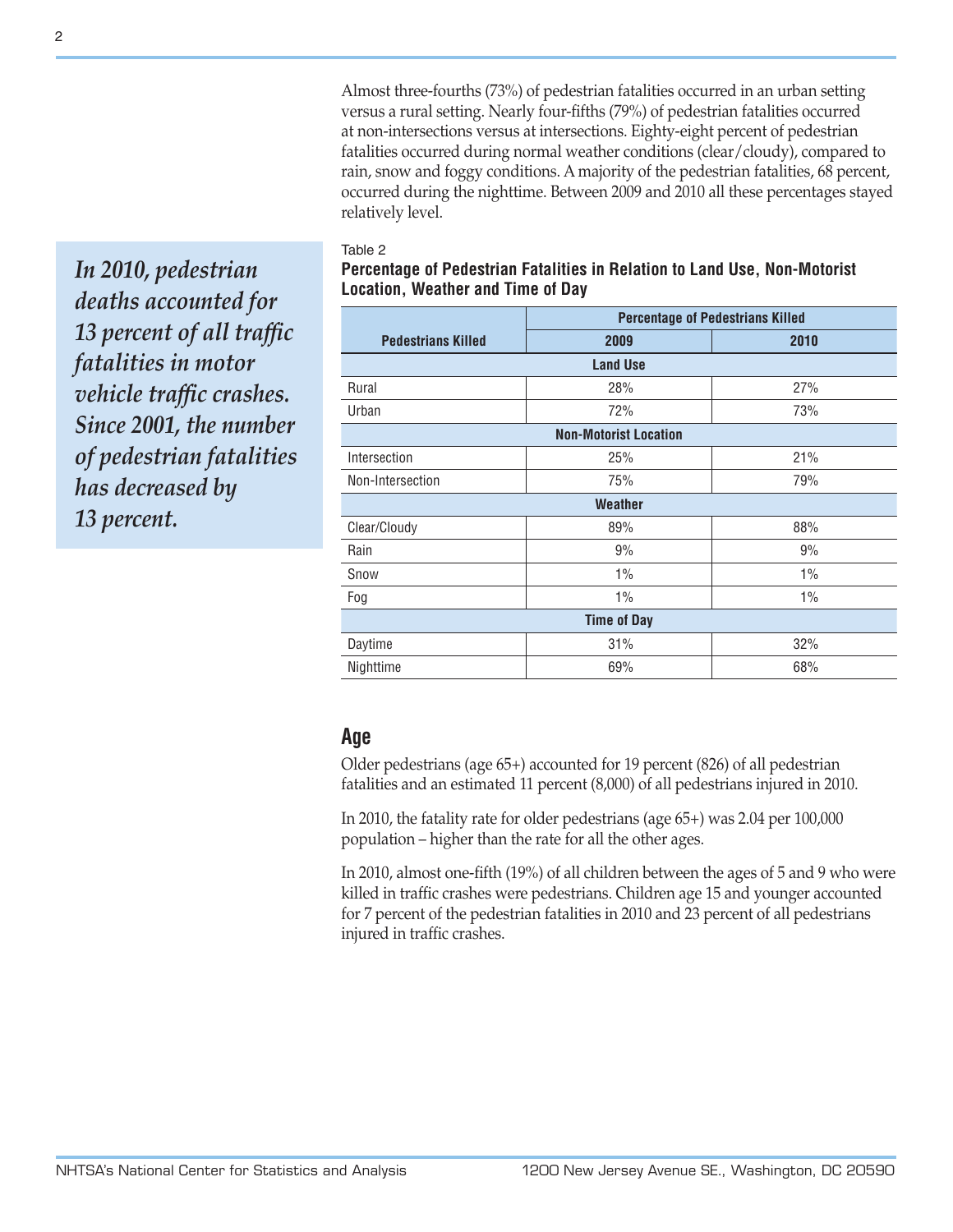### Table 3

## **Motor Vehicle Traffic Crash Fatalities and Injuries and Pedestrians Killed or Injured, by Age Group, 2010**

| <b>Age Group (Years)</b> | <b>Total Killed</b>  | <b>Pedestrians Killed</b>  | <b>Percentage of</b><br><b>Total Killed</b>  |
|--------------------------|----------------------|----------------------------|----------------------------------------------|
| $5$                      | 402                  | 94                         | 23                                           |
| $5 - 9$                  | 353                  | 68                         | 19                                           |
| $10 - 15$                | 673                  | 131                        | 19                                           |
| 16-20                    | 3,441                | 282                        | 8                                            |
| $21 - 24$                | 3,325                | 277                        | 8                                            |
| $25 - 29$                | 3,103                | 328                        | 11                                           |
| 30-34                    | 2,435                | 271                        | 11                                           |
| 35-39                    | 2,236                | 281                        | 13                                           |
| 40-44                    | 2,299                | 292                        | 13                                           |
| 45-49                    | 2,598                | 394                        | 15                                           |
| 50-54                    | 2,481                | 404                        | 16                                           |
| 55-59                    | 2,239                | 368                        | 16                                           |
| 60-64                    | 1,770                | 247                        | 14                                           |
| 65-69                    | 1,345                | 201                        | 15                                           |
| 70-74                    | 1,033                | 160                        | 15                                           |
| 75-79                    | 1,088                | 171                        | 16                                           |
| $80+$                    | 2,018                | 294                        | 15                                           |
| Unknown                  | 46                   | 17                         | 37                                           |
| <b>Total</b>             | 32,885               | 4,280                      | 13                                           |
|                          |                      |                            |                                              |
| <b>Age Group (Years)</b> | <b>Total Injured</b> | <b>Pedestrians Injured</b> | <b>Percentage of</b><br><b>Total Injured</b> |
| &5                       | 41,000               | 2,000                      | $\sqrt{5}$                                   |
| $5 - 9$                  | 58,000               | 5,000                      | 8                                            |
| $10 - 15$                | 96,000               | 9,000                      | 9                                            |
| 16-20                    | 309,000              | 8,000                      | 3                                            |
| $21 - 24$                | 240,000              | 4,000                      | $\overline{2}$                               |
| $25 - 29$                | 227,000              | 6,000                      | $\mathbf{2}$                                 |
| 30-34                    | 179,000              | 4,000                      | $\mathbf{2}$                                 |
| 35-39                    | 173,000              | 4,000                      | $\overline{c}$                               |
| $40 - 44$                | 172,000              | 4,000                      | $\overline{2}$                               |
| 45-49                    | 170,000              | 5,000                      | 3                                            |
| 50-54                    | 166,000              | 5,000                      | $\overline{3}$                               |
| 55-59                    | 122,000              | 4,000                      | 3                                            |
| 60-64                    | 98,000               | 3,000                      | 3                                            |
| 65-69                    | 66,000               | 3,000                      | $5\,$                                        |
| 70-74                    | 41,000               | 2,000                      | $\overline{4}$                               |
| 75-79                    | 35,000               | 2,000                      | 4                                            |
| $80+$                    | 46,000               | 1,000                      | 3                                            |

*In 2010, almost onefifth of the children between the ages of 5 and 9 killed in traffic crashes were pedestrians.*

Note: Totals may not equal sum of components due to independent rounding.

## **Gender**

More than two-thirds (69%) of the pedestrians killed in 2010 were males. In 2010, the male pedestrian fatality rate per 100,000 population was 1.94 — more than double the rate for females (0.85 per 100,000 population). In 2010, the male pedestrian injury rate per 100,000 population was 25, compared with 20 for female.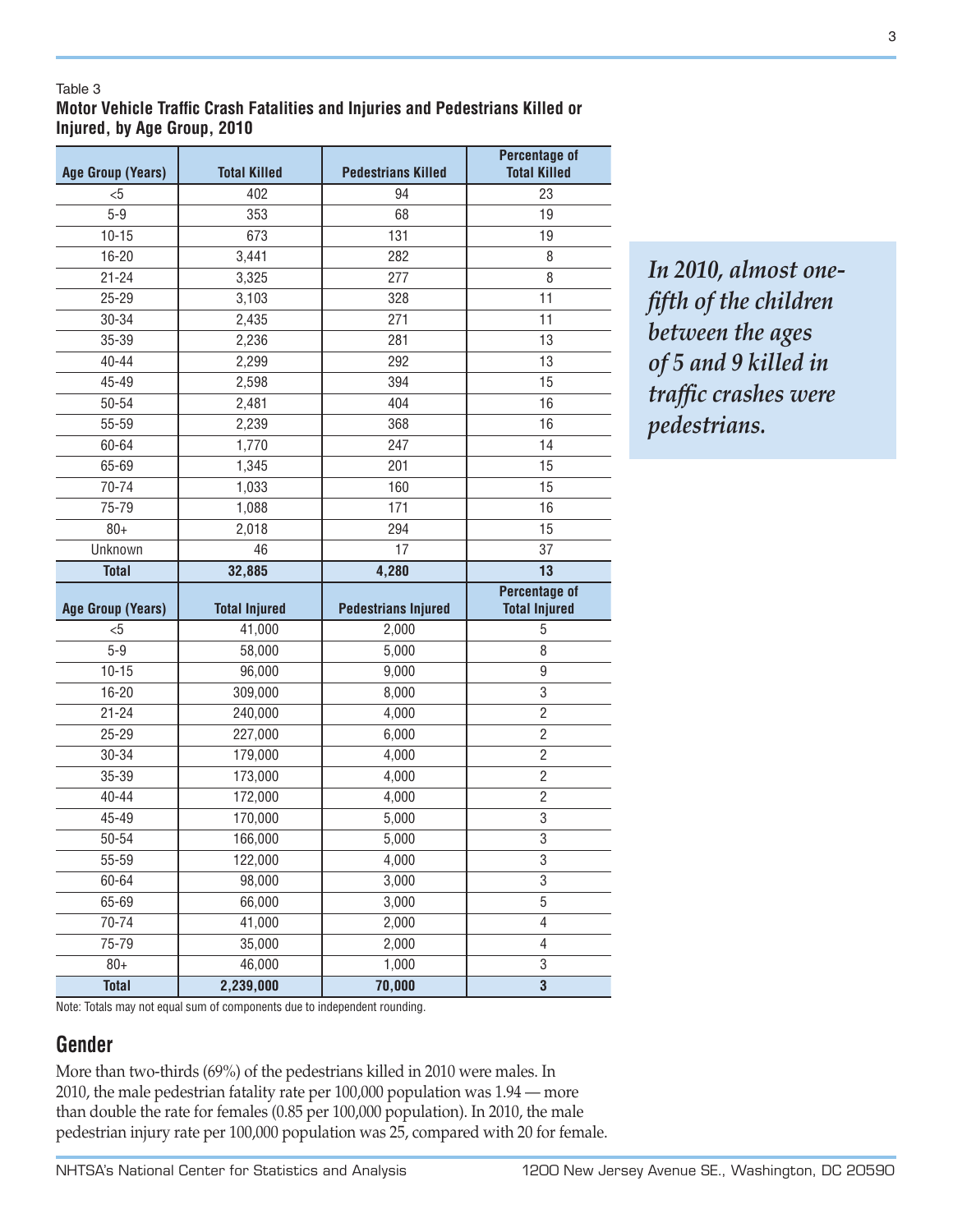### Table 4 **Pedestrians Killed and Injured and Fatality and Injury Rates by Age and Sex, 2010**

|                    | <b>Male</b>    |                   |                 |                | <b>Female</b>     |                 | <b>Total</b>   |                   |                 |
|--------------------|----------------|-------------------|-----------------|----------------|-------------------|-----------------|----------------|-------------------|-----------------|
| Age                |                | <b>Population</b> | <b>Fatality</b> |                | <b>Population</b> | <b>Fatality</b> |                | <b>Population</b> | <b>Fatality</b> |
| (Years)            | Killed         | (thousands)       | Rate*           | <b>Killed</b>  | (thousands)       | Rate*           | <b>Killed</b>  | (thousands)       | Rate*           |
| < 5                | 59             | 10,318            | 0.57            | 35             | 9,883             | 0.35            | 94             | 20,201            | 0.47            |
| $5-9$              | 43             | 10,407            | 0.41            | 25             | 9,975             | 0.25            | 68             | 20,382            | 0.33            |
| $10 - 15$          | 80             | 12,767            | 0.63            | 51             | 12,174            | 0.42            | 131            | 24,941            | 0.53            |
| $16 - 20$          | 197            | 11,411            | 1.73            | 85             | 10,858            | 0.78            | 282            | 22,269            | 1.27            |
| $21 - 24$          | 207            | 8,729             | 2.37            | 70             | 8,383             | 0.84            | 277            | 17,111            | 1.62            |
| 25-34              | 443            | 20,739            | 2.14            | 156            | 20,508            | 0.76            | 599            | 41,247            | 1.45            |
| 35-44              | 390            | 20,396            | 1.91            | 183            | 20,585            | 0.89            | 573            | 40,981            | 1.40            |
| 45-54              | 580            | 22,149            | 2.62            | 218            | 22,864            | 0.95            | 798            | 45,013            | 1.77            |
| 55-64              | 434            | 17,739            | 2.45            | 181            | 19,028            | 0.95            | 615            | 36,766            | 1.67            |
| 65-74              | 227            | 10,161            | 2.23            | 134            | 11,681            | 1.15            | 361            | 21,841            | 1.65            |
| 75-84              | 186            | 5,486             | 3.39            | 139            | 7,578             | 1.83            | 326            | 13,063            | 2.50            |
| $85 +$             | 86             | 1,807             | 4.76            | 53             | 3,726             | 1.42            | 139            | 5,533             | 2.51            |
| Total <sup>1</sup> | 2,946          | 152,108           | 1.94            | 1,333          | 157,242           | 0.85            | 4,280          | 309,350           | 1.38            |
|                    |                | <b>Male</b>       |                 |                | <b>Female</b>     |                 |                | <b>Total</b>      |                 |
| Age                |                | <b>Population</b> |                 |                | <b>Population</b> | <b>Injury</b>   |                | <b>Population</b> |                 |
| (Years)            | <b>Injured</b> | (thousands)       | Injury Rate*    | <b>Injured</b> | (thousands)       | Rate*           | <b>Injured</b> | (thousands)       | Injury Rate*    |
| $<$ 5              | 2,000          | 10,318            | 15              | $\star \star$  | 9,883             | 4               | 2,000          | 20,201            | 9               |
| $5-9$              | 2,000          | 10,407            | 21              | 2,000          | 9,975             | 23              | 5,000          | 20,382            | 22              |
| $10 - 15$          | 5,000          | 12,767            | 39              | 4,000          | 12,174            | 32              | 9,000          | 24,941            | 36              |
| $16 - 20$          | 4,000          | 11,411            | 37              | 4,000          | 10,858            | 39              | 8,000          | 22,269            | 38              |
| $21 - 24$          | 3,000          | 8,729             | 31              | 2,000          | 8,383             | 21              | 4,000          | 17,111            | 26              |
| 25-34              | 5,000          | 20,739            | 26              | 4,000          | 20,508            | 20              | 10,000         | 41,247            | 23              |
| $35 - 44$          | 5,000          | 20,396            | 25              | 3,000          | 20,585            | 12              | 8,000          | 40,981            | 19              |
| 45-54              | 4.000          | 22,149            | 20              | 5,000          | 22,864            | 23              | 10,000         | 45,013            | 22              |
| 55-64              | 4,000          | 17,739            | 21              | 3,000          | 19,028            | 17              | 7,000          | 36,766            | 19              |
| 65-74              | 3,000          | 10,161            | 25              | 2,000          | 11,681            | 20              | 5,000          | 21,841            | 22              |
| 75-84              | 1,000          | 5,486             | 22              | 1,000          | 7,578             | 16              | 2,000          | 13,063            | 18              |
| $85 +$             | $\star \star$  | 1,807             | 11              | $\star \star$  | 3,726             | 12              | 1,000          | 5,533             | 12              |
| <b>Total</b>       | 38,000         | 152,108           | 25              | 32,000         | 157,242           | 20              | 70,000         | 309,350           | 23              |

\* Rate per 100,000 population

\*\* Less than 500 injured, injury rate not shown

1 Total killed includes 17 of unknown age.

Note: Totals may not equal sum of components due to independent rounding.

**Source:** Fatalities—Fatality Analysis Reporting System, NHTSA. Injured—General Estimates System, NHTSA. Population—Bureau of the Census.

*Thirty percent of pedestrian fatalities occurred between 8 p.m. and 11:59 p.m.*

# **Time of Day and Day of Week**

Thirty percent of the pedestrian fatalities occurred in crashes between 8 p.m. and 11:59 p.m.

Nearly one-half (48%) of all pedestrian fatalities occurred on Friday, Saturday, and Sunday (16%, 17%, and 15%, respectively).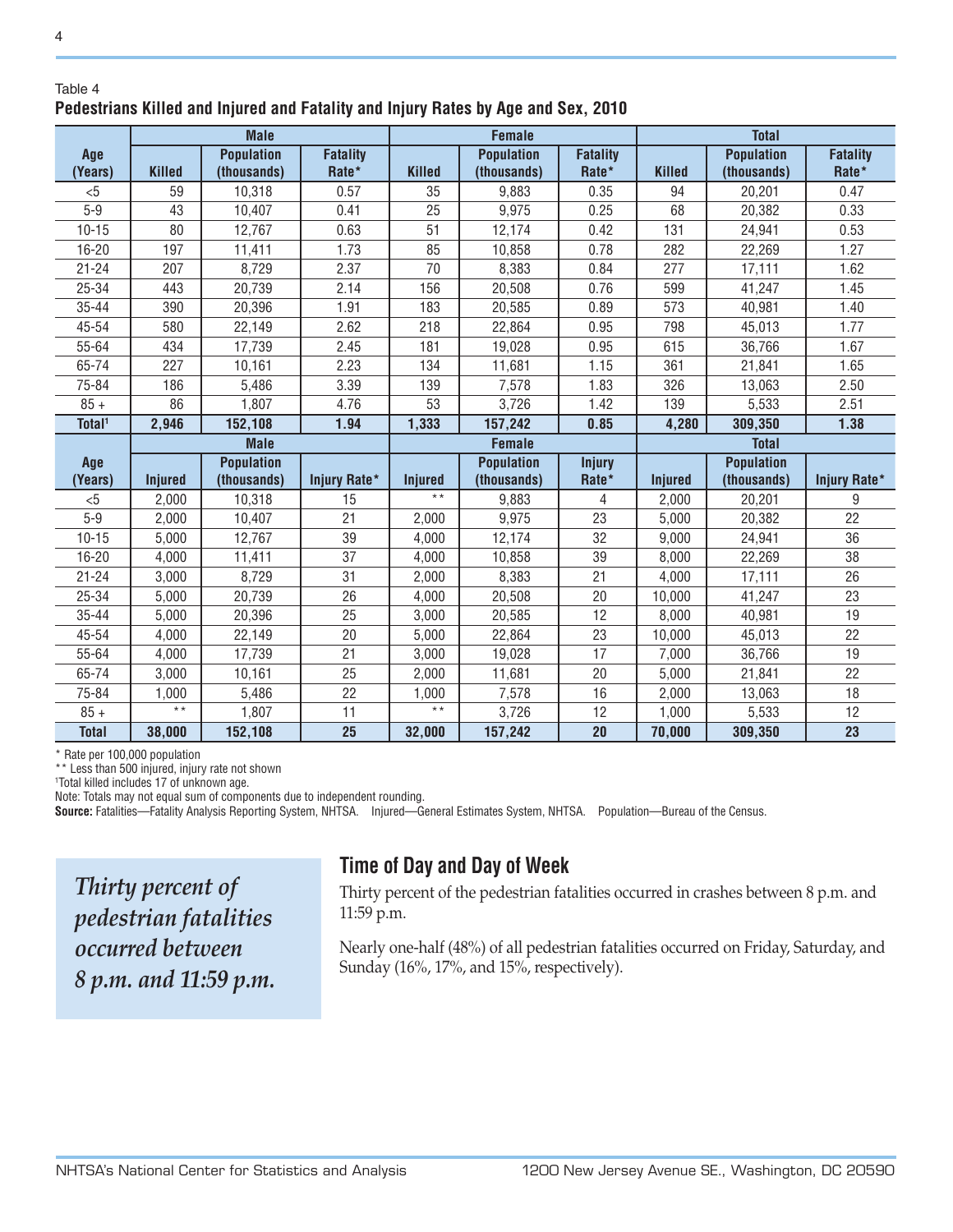## Figure 1 **Pedestrian Fatalities by Time of Day and Day of Week, 2010**

#### Midnight - 3:59 a.m. **Time of Day Percentage of Total Pedestrian Fatalities** 10% 25% 16% 16% 11% 14% 11%  $4%$ 8%  $11%$ 5% 9% 26% 19% 23% ■ 26% 36% 30% 4 a.m. - 7:59 a.m. 8 a.m. - 11:59 a.m. Noon - 3:59 p.m. 4 p.m. - 7:59 p.m. 8 p.m. - 11:59 p.m. Day of Week: Weekend Total Weekday

# **Alcohol Involvement**

Alcohol involvement — either for the driver or for the pedestrian — was reported in 47 percent of the traffic crashes that resulted in pedestrian fatalities. Of the pedestrians involved, 33 percent had a blood alcohol concentration (BAC) of .08 grams per deciliter  $(g/dL)$  or higher. Of the drivers involved in these fatal crashes, only 14 percent had a BAC of .08 g/dL or higher, less than two-fifths the rate for the pedestrians. In 6 percent of the crashes, both the driver and the pedestrian had a BAC of .08 g/dL or higher.

## Table 5

## **Alcohol Involvement in Crashes That Resulted in Pedestrian Fatalities, 2010**

|                                                                             | <b>No Driver</b><br><b>Alcohol</b><br><b>Involvement</b> |                |               | <b>Driver Alcohol</b><br>Involvement,<br>$BAC = .01 - .07$ |               | <b>Driver Alcohol</b><br>Involvement,<br>$BAC=.08+$ | <b>Total</b>  |                |
|-----------------------------------------------------------------------------|----------------------------------------------------------|----------------|---------------|------------------------------------------------------------|---------------|-----------------------------------------------------|---------------|----------------|
|                                                                             | <b>Number</b>                                            | <b>Percent</b> | <b>Number</b> | Percent                                                    | <b>Number</b> | <b>I</b> Percent                                    | <b>Number</b> | <b>Percent</b> |
| No Pedestrian<br>Alcohol<br>Involvement                                     | 2,251                                                    | 53             | 78            | $\overline{c}$                                             | 305           | 7                                                   | 2,634         | 62             |
| <b>Pedestrian Alcohol</b><br>Involvement.<br>BAC .01-.07 g/dL               | 138                                                      | 3              | 10            | 0                                                          | 37            |                                                     | 184           | 4              |
| <b>Pedestrian Alcohol</b><br>Involvement.<br>$BAC = .08$ g/dL<br>or Greater | 1,072                                                    | 25             | 70            | $\overline{2}$                                             | 267           | 6                                                   | 1.409         | 33             |
| <b>Total</b>                                                                | 3,461                                                    | 82             | 158           | 4                                                          | 608           | 14                                                  | 4,227         | 100            |

**Note:** The alcohol levels in this table are determined using the alcohol levels of the pedestrians killed and the involved drivers (killed and other).

*Alcohol involvement either for the driver or the pedestrian—was reported in 47 percent of all fatal pedestrian crashes.*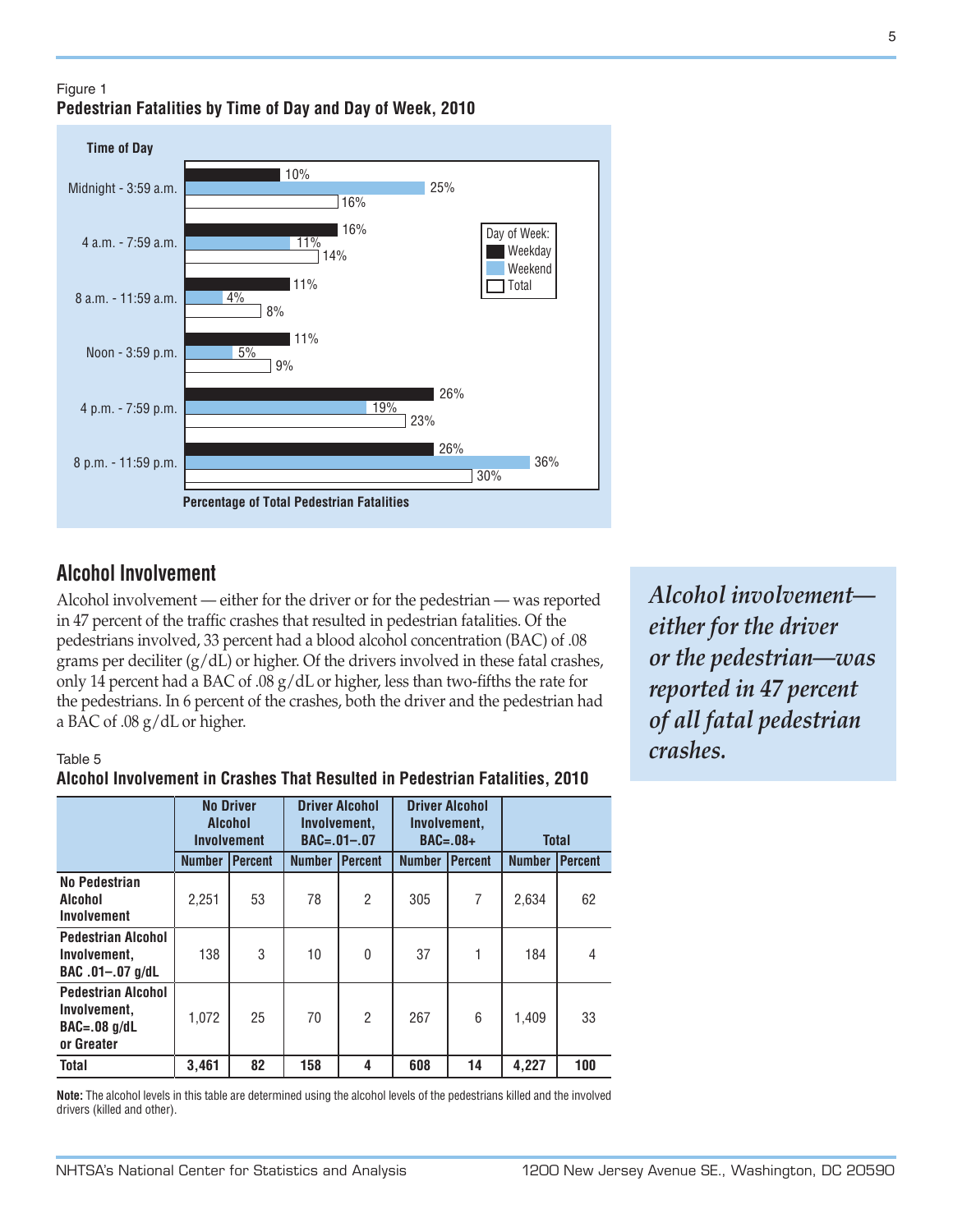### Table 6 **Alcohol Involvement for Pedestrians Killed in Fatal Crashes by Age, 2001 and 2010**

|           | 2001              |             |                   |            |            |                   |             | 2010              |            |            |
|-----------|-------------------|-------------|-------------------|------------|------------|-------------------|-------------|-------------------|------------|------------|
| Age       | Number of         | $%$ With    | $%$ With          | $%$ With   | $%$ With   | Number of         | $%$ With    | $%$ With          | $%$ With   | $%$ With   |
| (Years)   | <b>Fatalities</b> | $BAC = .00$ | $BAC = .01 - .07$ | $BAC=.08+$ | $BAC=.01+$ | <b>Fatalities</b> | $BAC = .00$ | $BAC = .01 - .07$ | $BAC=.08+$ | $BAC=.01+$ |
| 16-20     | 294               | 67          | 4                 | 29         | 33         | 282               | 73          | 4                 | 23         | 27         |
| $21 - 24$ | 275               | 47          | 8                 | 45         | 53         | 277               | 46          |                   | 48         | 54         |
| $25 - 34$ | 564               | 44          | 5                 | 51         | 56         | 599               | 44          |                   | 49         | 56         |
| $35 - 44$ | 912               | 42          | 6                 | 52         | 58         | 573               | 49          | 5                 | 46         | 51         |
| 45-54     | 800               | 51          | 6                 | 43         | 49         | 798               | 49          | 5                 | 46         | 51         |
| 55-64     | 465               | 64          | 5                 | 31         | 36         | 615               | 63          | 4                 | 33         | 37         |
| 65-74     | 402               | 83          | 4                 | 14         | 17         | 361               | 82          | 3                 | 14         | 18         |
| 75-84     | 479               | 91          | 3                 | 6          | 9          | 326               | 93          | ŋ                 | 5          |            |
| $85 +$    | 177               | 92          | 3                 | 5          | 8          | 139               | 95          | റ                 | 3          | 5          |
| Total*    | 4,368             | 59          | 5                 | 36         | 41         | 3.970             | 60          | 5                 | 35         | 40         |

\*Excludes pedestrians under 16 years old and pedestrians of unknown age.

# **Important Safety Reminders**

- <sup>n</sup> Drivers are required to yield the right-of-way to pedestrians crossing streets in marked or unmarked crosswalks in most situations. They need to be especially careful at intersections where the failure to yield right-of-way often occurs when drivers are turning onto another street and a pedestrian is in their path.
- <sup>n</sup> When possible, cross the street at a designated crosswalk. Always stop and look left, right, and left again before crossing. If a parked vehicle is blocking the view of the street, stop at the edge line of the vehicle and look around it before entering the street.
- <sup>n</sup> Increase visibility at night by carrying a flashlight when walking and by wearing retro-reflective clothing that helps to highlight body movements.
- <sup>n</sup> It is much safer to walk on a sidewalk, but if you must walk in the street, walk facing traffic.

## **For more information:**

Information on traffic fatalities is available from the National Center for Statistics and Analysis (NCSA), NVS-424, 1200 New Jersey Avenue SE., Washington, DC 20590. NCSA can be contacted at 800-934-8517 or via the follow-ing e-mail address: ncsaweb@dot.gov. General information on highway traffic safety can be accessed by Internet users at www.nhtsa.gov/NCSA. To report a safety-related problem or to inquire about motor vehicle safety information, contact the Vehicle Safety Hotline at 888-327-4236.

Other fact sheets available from the National Center for Statistics and Analysis are *Alcohol-Impaired Driving, Bicyclists and Other Cyclists, Children, Large Trucks, Motorcycles, Occupant Protection, Older Population, Overview, Passenger Vehicles, Race and Ethnicity, Rural/Urban Comparisons, School Transportation-Related Crashes, Speeding, State Alcohol Estimates, State Traffic Data,* and *Young Drivers.* Detailed data on motor vehicle traffic crashes are published annually in *Traffic Safety Facts: A Compilation of Motor Vehicle Crash Data from the Fatality Analysis Reporting System and the General Estimates System.* The fact sheets and annual Traffic Safety Facts report can be accessed online at www-nrd.nhtsa.dot.gov/CATS/index.aspx.

U.S. Department of Transportation

**National Highway Traffic Safety Administration**